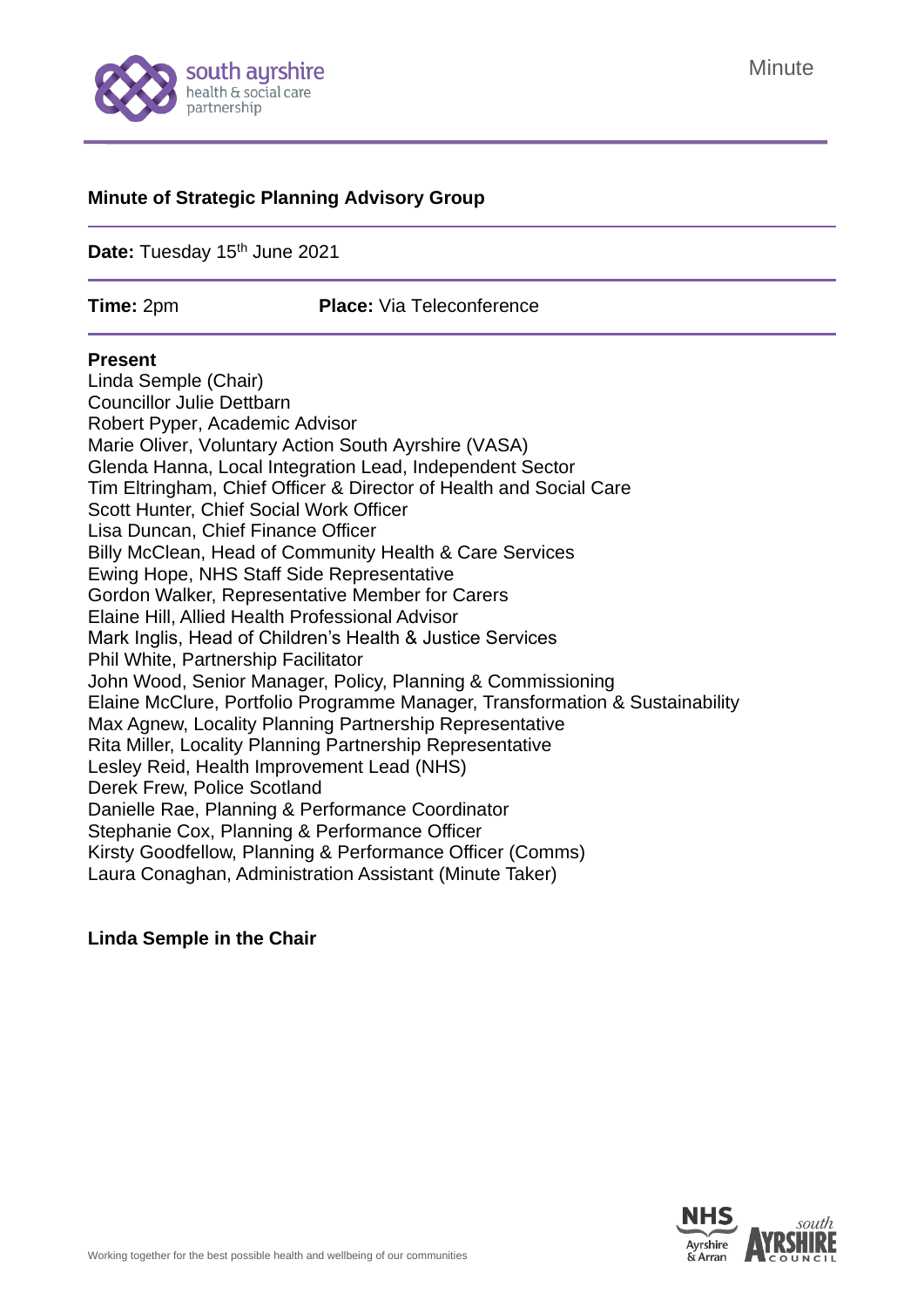

# **Apologies for Absence**

1. Apologies for absence were received on behalf of Allison Craig, Karen Hedge, Rosemary Robertson, Dr Simon Farrell, Kevin Anderson, Billy Cooper and Mike Newall.

**Declarations of Interest**

2. There were no further Declarations of Interest by Members of the Group in terms of Standing Order No. 7, the Standards in Public Life – Code of Conduct for Members of Devolved Public Bodies.

# **Minute of Previous Meeting**

3. The minute of the meeting held on 20<sup>th</sup> April 2021 was approved by the Group.

# **Locality Planning Partnership Update**

Rita Miller and Max Agnew were welcomed to the group by the Chair.

- 4. R Miller advised that a meeting was held by the Chairs and Vice Chairs of the Locality Planning Group (LPG) to discuss a way forward on how to interact appropriately and meaningfully with the Strategic Planning Advisory Group (SPAG). It was noted that this meeting will take prior to each SPAG and will allow for the LPG's to raise any issues and/or good news stories. M Agnew confirmed that this is a good opportunity to "tidy up" the governance arrangements for the LPG's, roles within the group and ensure that the work done is relevant to the people we engage with in the communities. The Chair agreed that this work is crucial in the relaunch of the LPG's and will allow the SPAG to demonstrate the strength of activity that was completed during the Covid-19 response.
- 5. J Wood commended the work being done and agreed that a clear governance link between the LPG's and the SPAG is required moving forward. J Wood confirmed that the Vice Chair of the SPAG will sit on this group. It was noted that M Oliver will take on the role of Vice Chair of the SPAG due to her already established links with both groups.

### **ACTION:**

**1) Terms of reference to be established for the Locality Planning Group Chairs Meeting.**

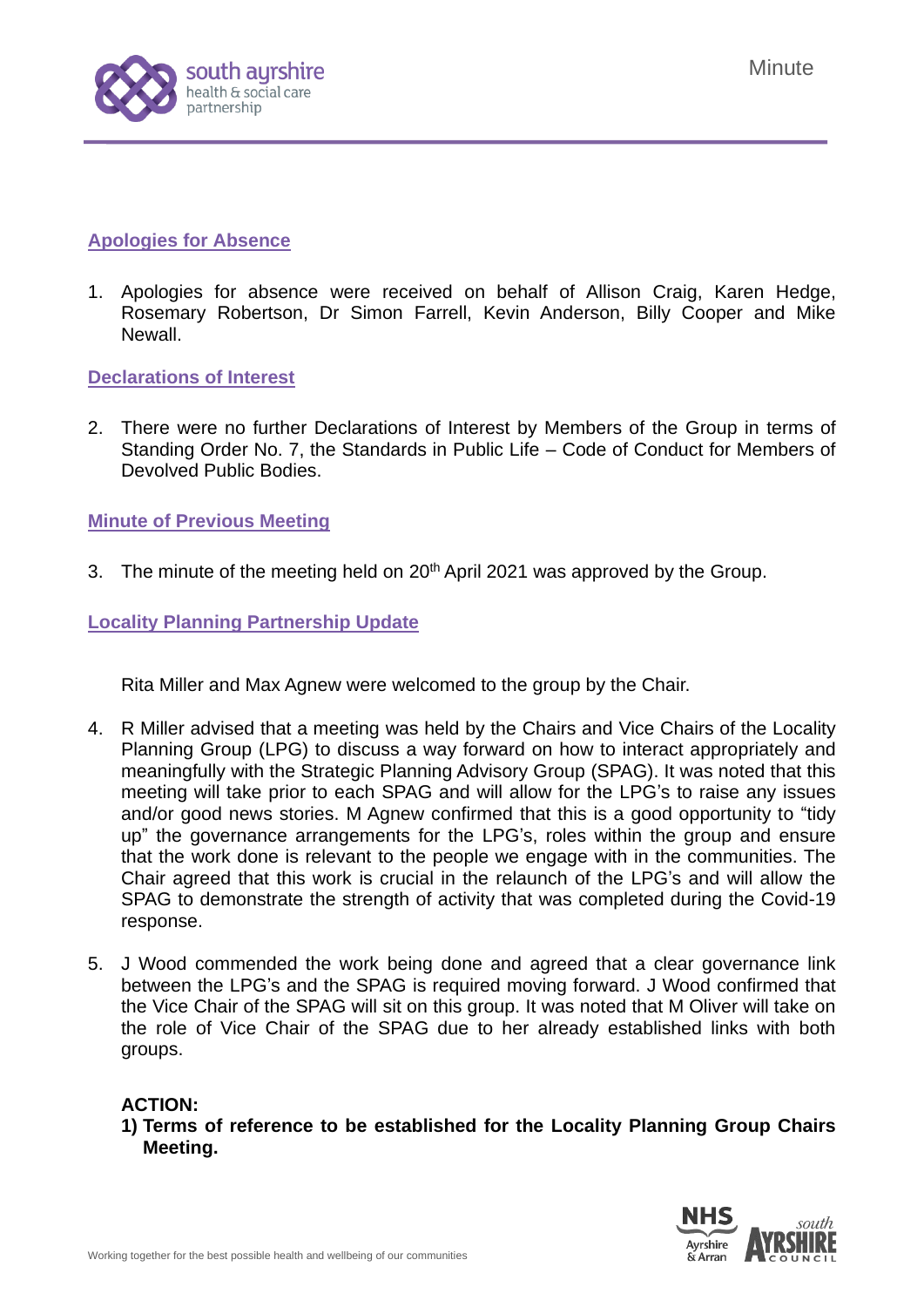

# **2) Marie Oliver to take on the role of Vice Chair of the Strategic Planning Advisory Group.**

# **Communication and Engagement Strategy**

- 6. J Wood explained that commitments were made within the Strategic Plan to create a Communications and Engagement Strategy to provide clear guidelines on how the Partnership plans to engage with outside organisations and the community. J Wood added that Kirsty Goodfellow was employed as a Communication Officer which has made a good impact in relation to communication. A new Partnership website is due to be launched next week which will hold all Partnership strategies in one place. M Oliver advised that VASA supports this strategy and will allow for the Wellbeing Pledge to reach as many people as possible. It was noted that this will also allow for how engagement is made with the "people on the ground".
- 7. J Wood advised that an official strategy will be published by the end of 2021 however it is important for the SPAG to be completely up to date on the progress of this prior to publication. The Chief Officer confirmed that confirmed that the Community Empowerment Act into account moving forward with composing this strategy. G Hanna queried how the Partnership will engage with Caring for Ayrshire following the disbandment of the Pan-Ayrshire CFA Engagement Group. P White confirmed that engagement will continue with Caring for Ayrshire via the Locality Planning Group's.

#### **ACTION:**

**The SPAG will continue to be updated on the development and implementation of the Communication and Engagement Strategy.**

#### **Community Wealth Building**

- 8. J Wood provided a presentation to the group.
- 9. J Wood explained that the aim of Community Wealth Building is to encourage the development of resilient and inclusive economies with more local employment. J Wood added that South Ayrshire Council and the NHS are "Anchor Charter" Organisations and have committed to the following 5 pledges:
	- •plural ownership of the economy: seeking to develop a more diverse blend of ownership models;
	- •making financial power work for local places: seeking to increase flows of investment within local economies;
	- fair employment and just labour markets: positively impacting on the prospects and incomes of local people;
	- •progressive procurement of goods and services: developing dense local supply chains;

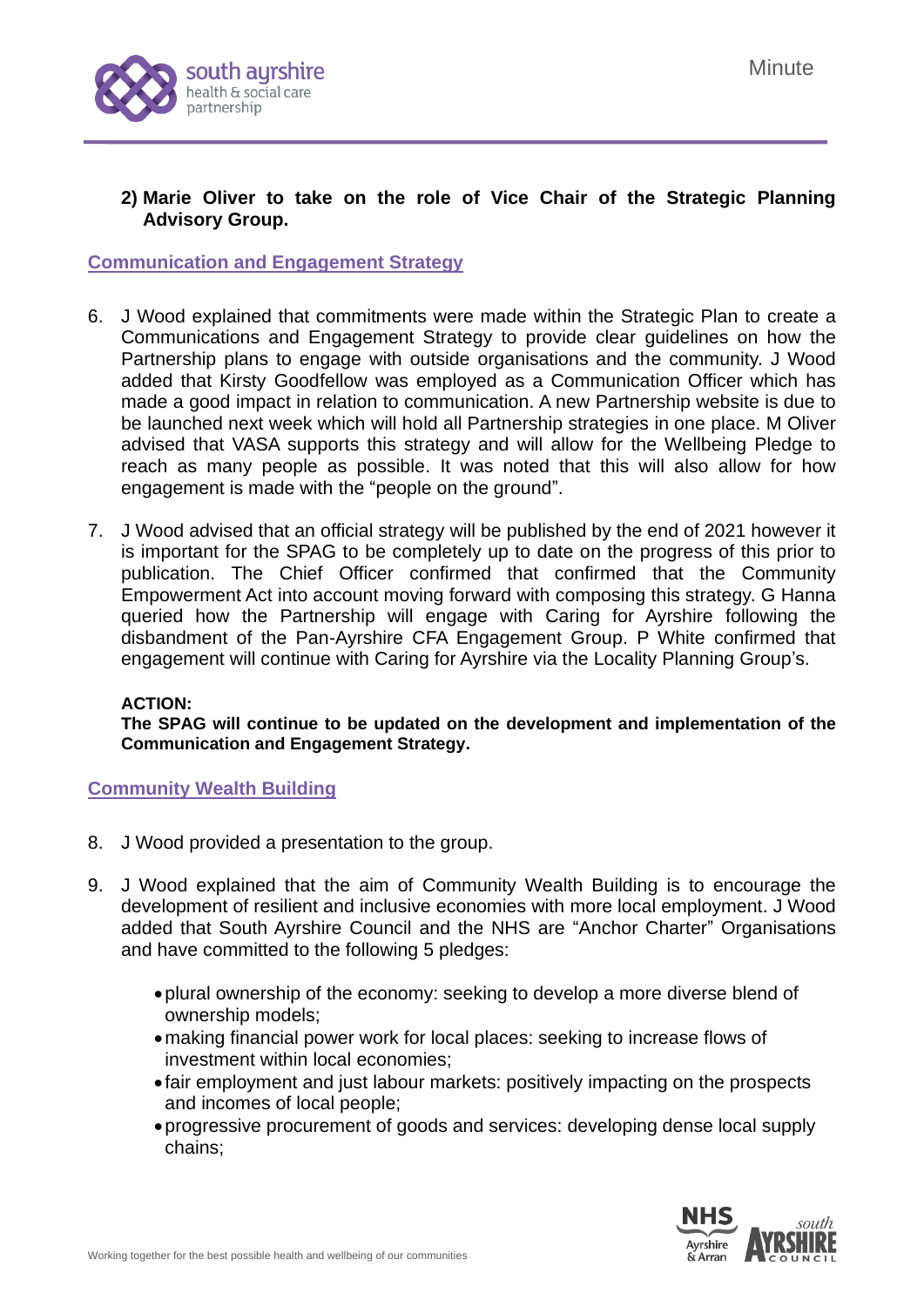

- socially productive use of land and property: deepening the function and ownership of assets to ensure that any financial gain is harnessed by citizens.
- 10. J Wood explained that the Integration Joint Board endorsed the Community Wealth Building at the Board Meeting in May 2021 and agreed that SPAG will monitor the progress of this, with yearly reports being submitted to Board for update.
- 11. R Pyper noted that this allows for the Partnership to work on effective partnerships with 3<sup>rd</sup> and private sector organisations and queried how this would be done. J Wood confirmed that he will present this question to Allison Craig offline and respond to R Pyper in due course.

# **Wellbeing Pledge**

- 12. P White explained that the aim of the Wellbeing Pledge approach is to be rooted within the communities and aligned with the Community Planning Partnerships. P White added that it is the hope that they are able to build on the community's energy from the Covid-19 response. P White explained that a programme board will be developed to establish an approach to deliver the Wellbeing Pledge.
- 13. R Pyper queried what leadership responsibilities are there in relation to this and what reporting lines there would be. The Chief Officer confirmed that the group would be required to reflect responsibly and advised that some time would be spent over the summer to investigate how this could be done. P White noted that lessons from the impact of community engagement in response to Covid-19 and work with Community Planning Colleagues will be included in reporting lines. D Frew explained that Police Scotland have now started including community engagement in policing reports thanks to the engagement with community planning groups.

### **ACTION:**

**The Chief Officer to submit report on how leadership responsibilities and reporting will be established for the Wellbeing Pledge.** 

### **Learning Disability Strategy**

- 14. J Wood explained that the SPAG receives regular updates in relation to the implementation of the Learning Disability Strategy. It was noted that the Learning Disability Strategy is due to be renewed. J Wood stated that the Partnership have commissioned the services of the Scottish Commission for Learning Disabilities (SCLD) to provide guidance during the consultation process.
- 15. J Wood noted that a writing group has been established and includes a wide range of services. J Wood confirmed that VASA will be included in this group moving forward.